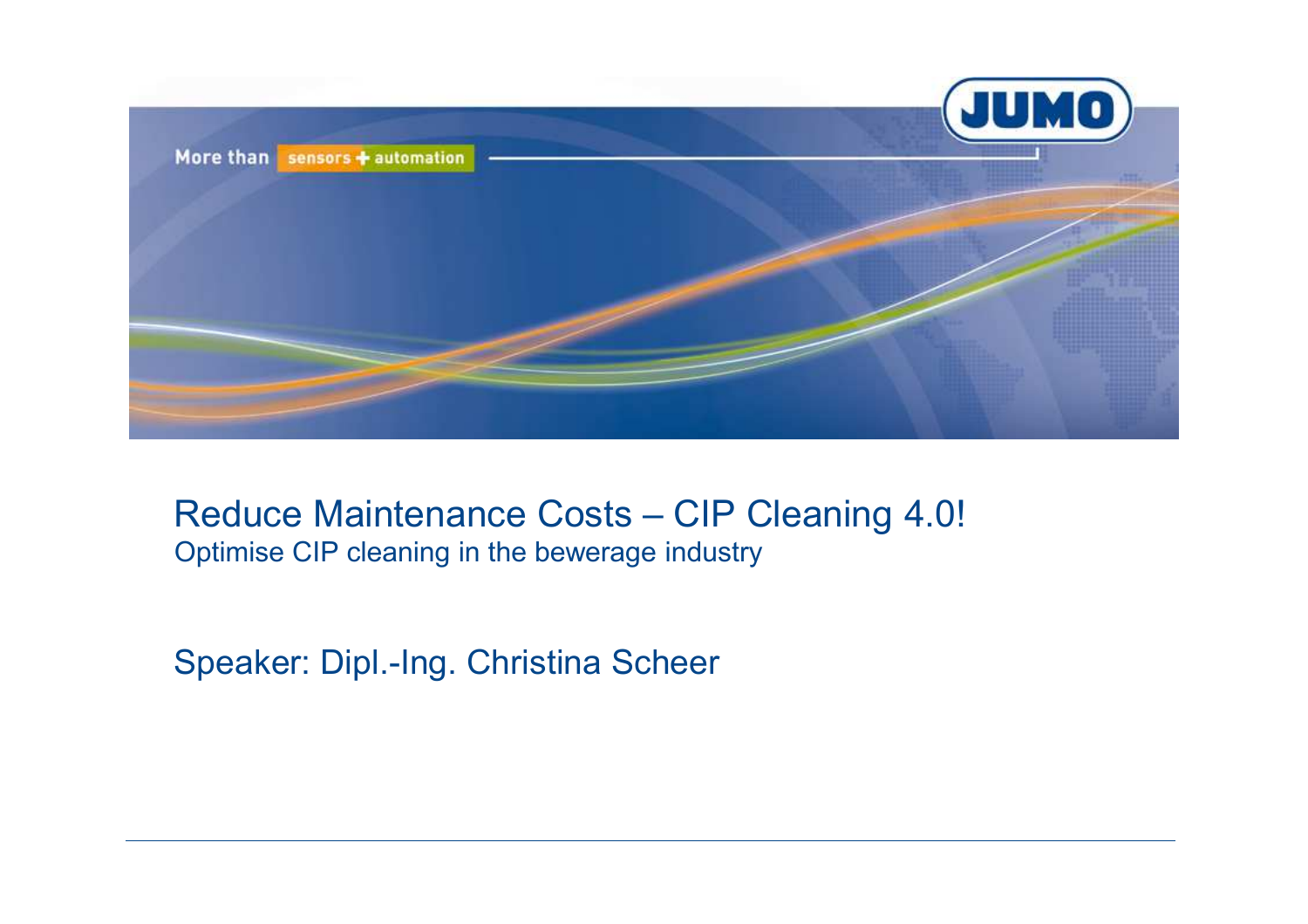

## Agenda

- $\bullet$ CIP-Cleaning
- •Requirements regarding material and installation
- •Stand-alone solution
- $\bullet$ Benefits during the CIP-Cleaning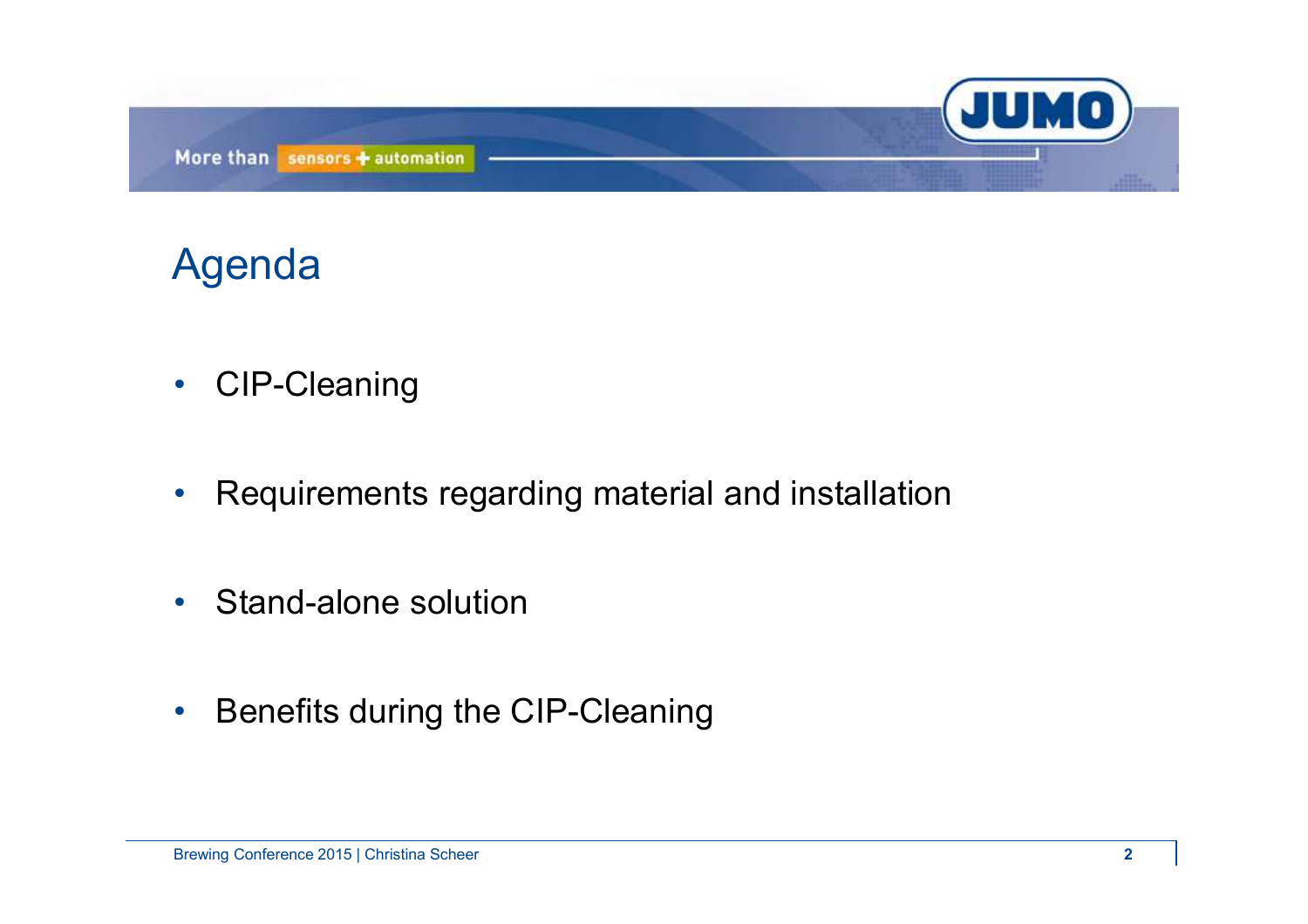

## CIP-Cleaning

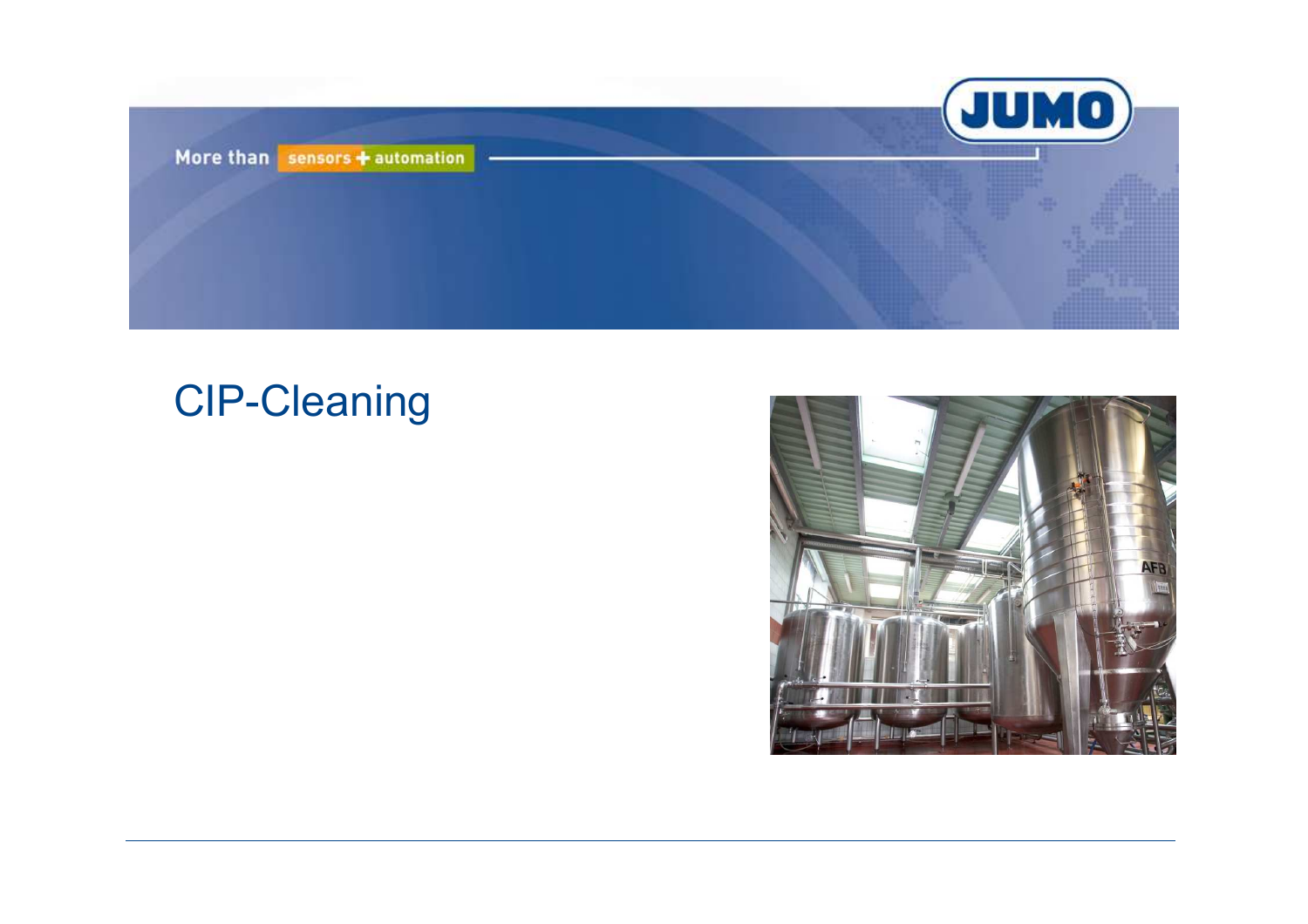

## CIP-Cleaning



- • Standard cleaning method in the beverage industry
- • Precise combination of factors chemistry, temperature, mechanics and time
- $\bullet$  Cost reduction of cleaning agents, water, sewage and energy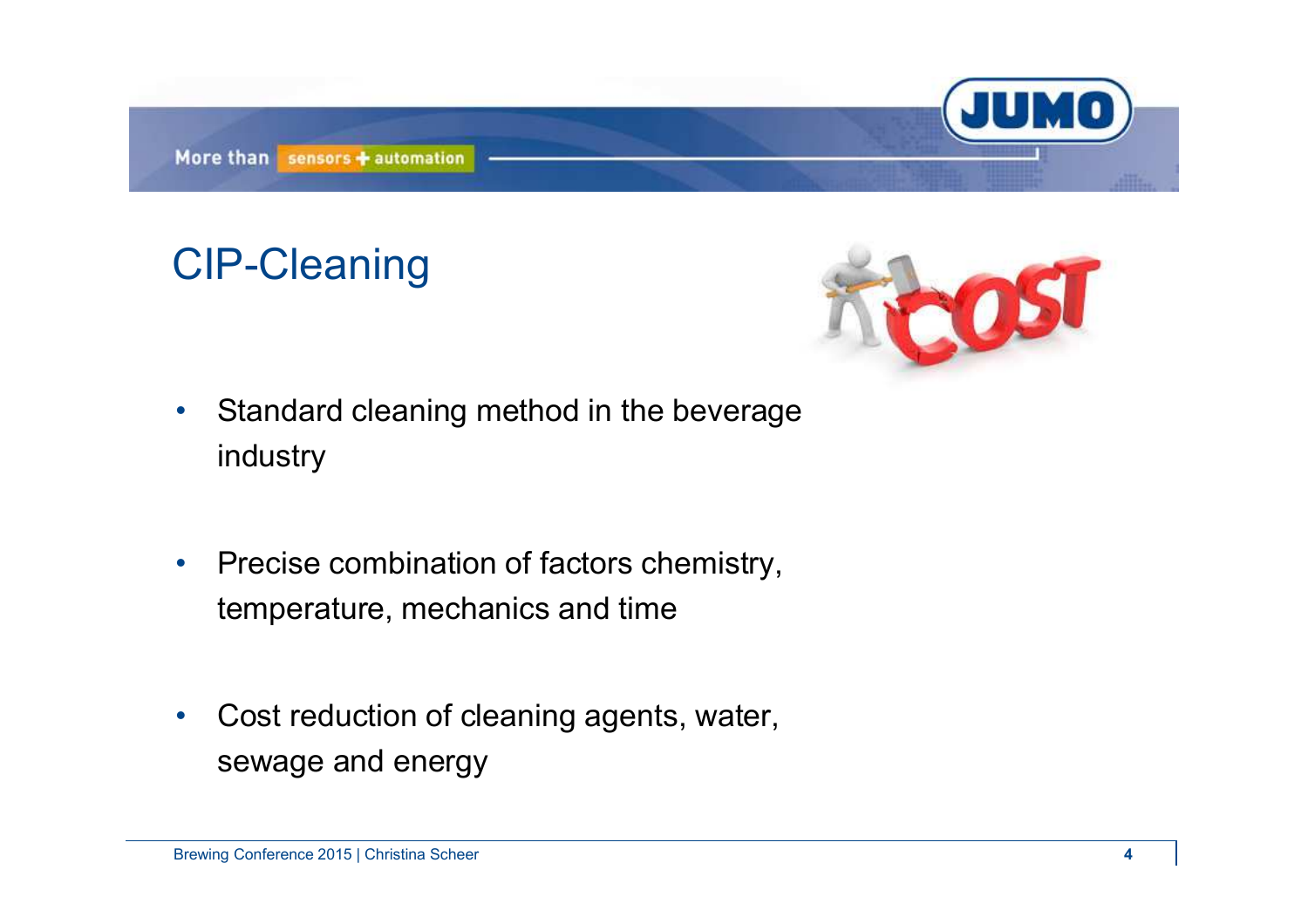

## Important Measurand – Inductive Conductivity

- • Adjusting the concentration of acid and sodium hydroxide
- $\bullet$  Monitoring the degree of contamination of the cleaning agent.
- • Monitoring of the residual concentration of acid and sodium hydroxid in the return flow
- •Detecting the phase separation

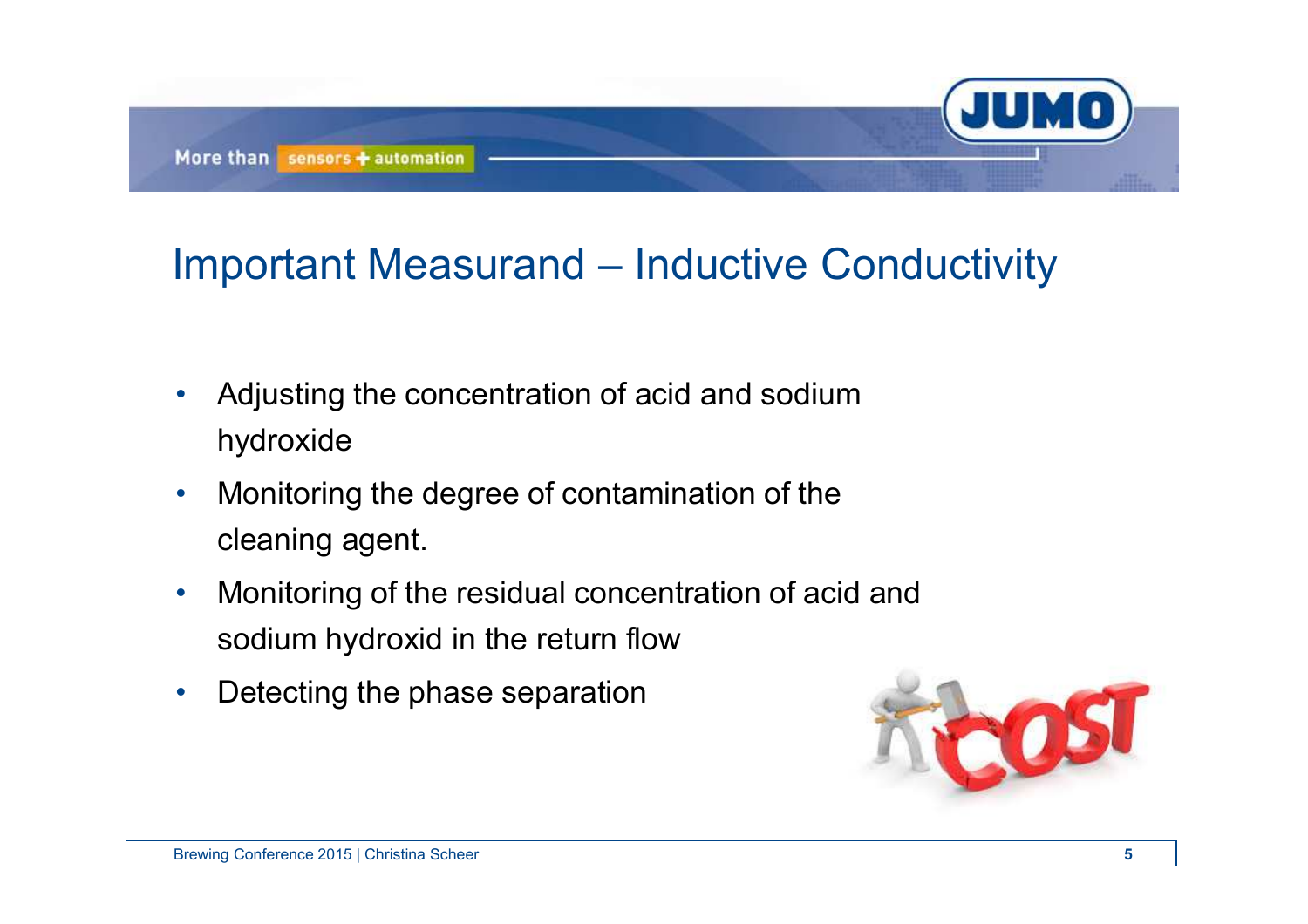

#### Inductive conductivity measurement

- 1. Plastic housing
- 2. Flow Channel
- 3. Flow loop
- 4. Measuring liquid

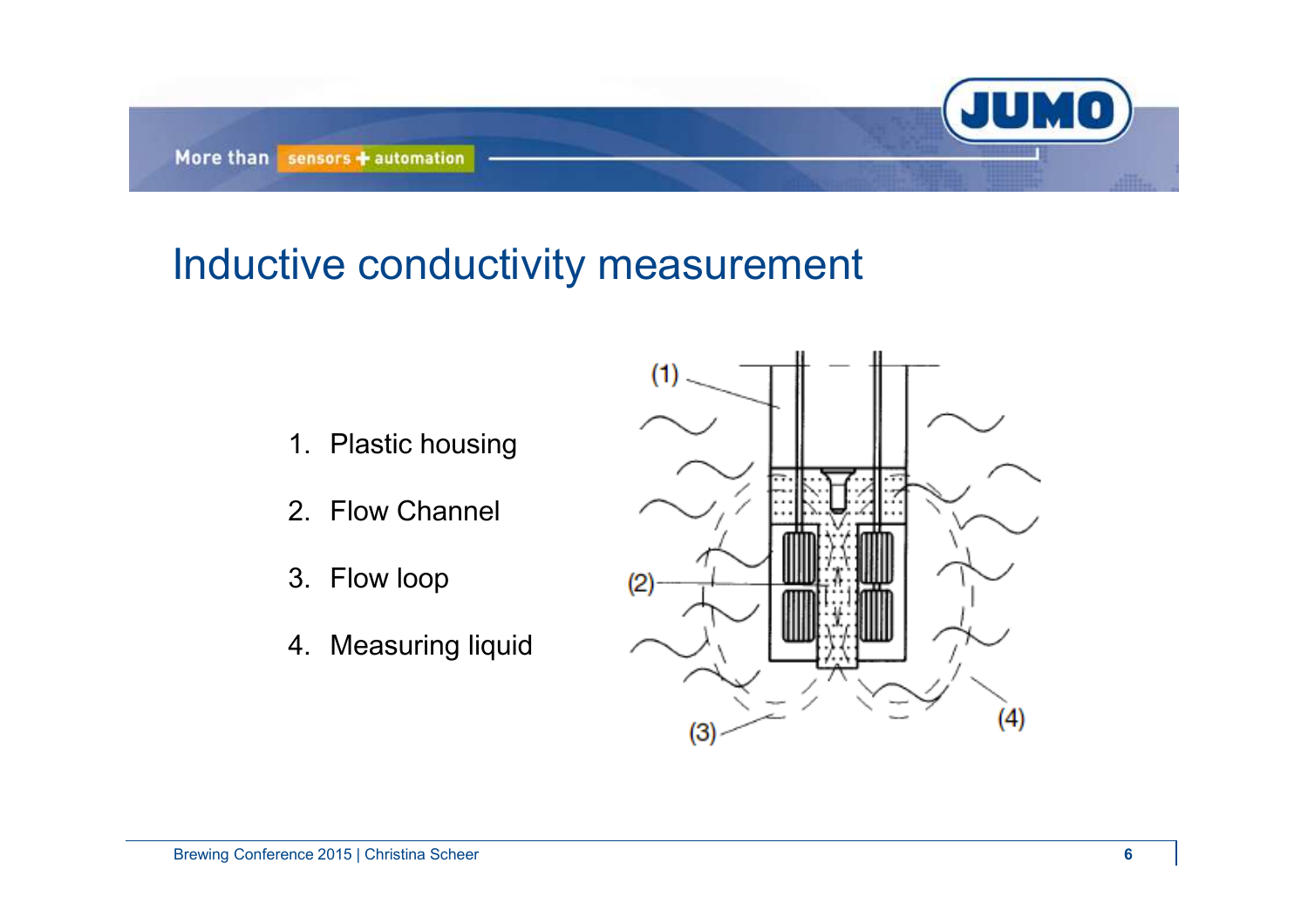#### Inductive conductivity measurement

- • Benefit of this sensor is
	- $\bullet$ Low maintenance costs
	- Sensor has no direct contact to the liquid
	- $\bullet$  No measuring error through polarization effects
	- Suitable for polluted liquids

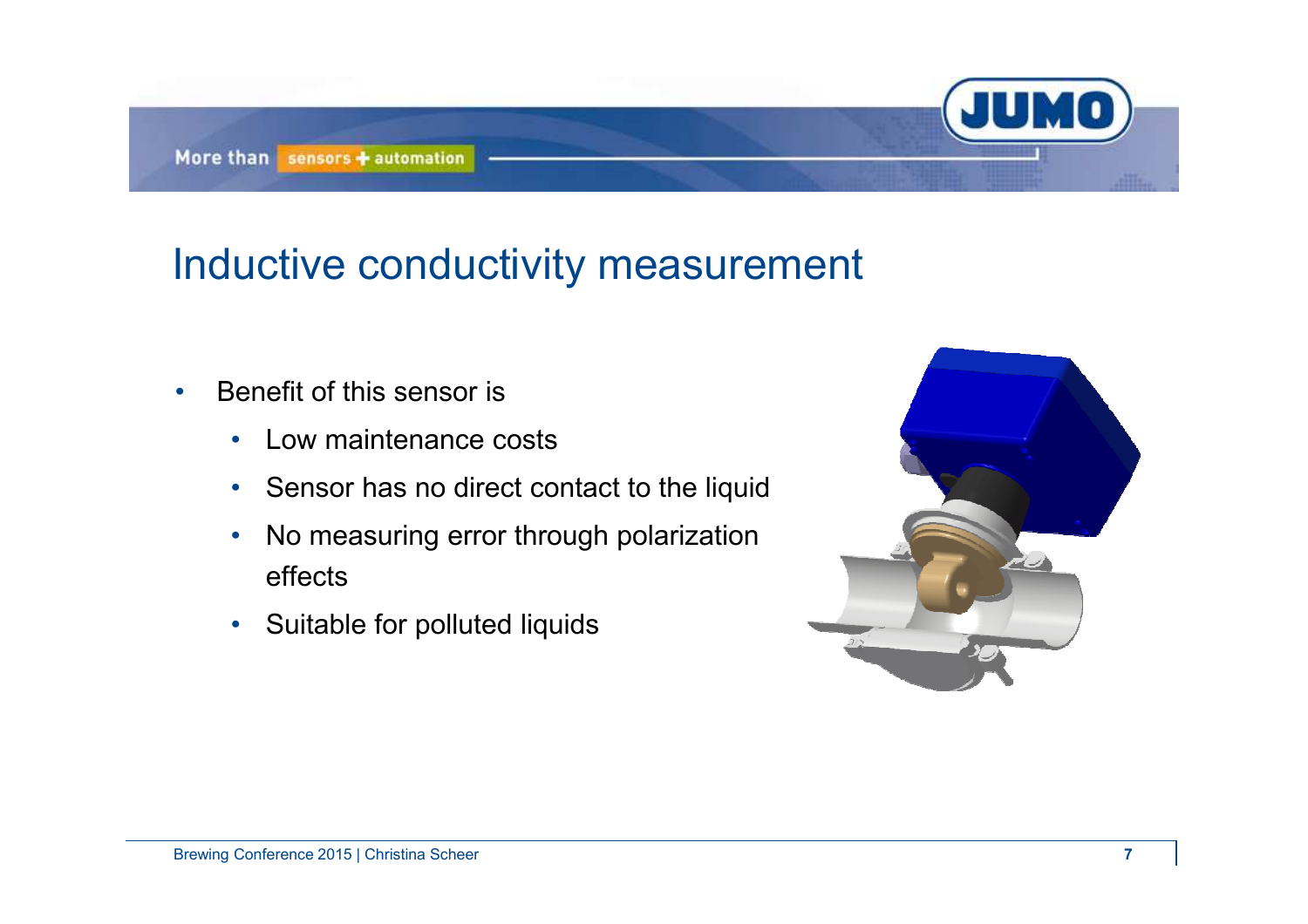

# Requirements regarding material, design and installation

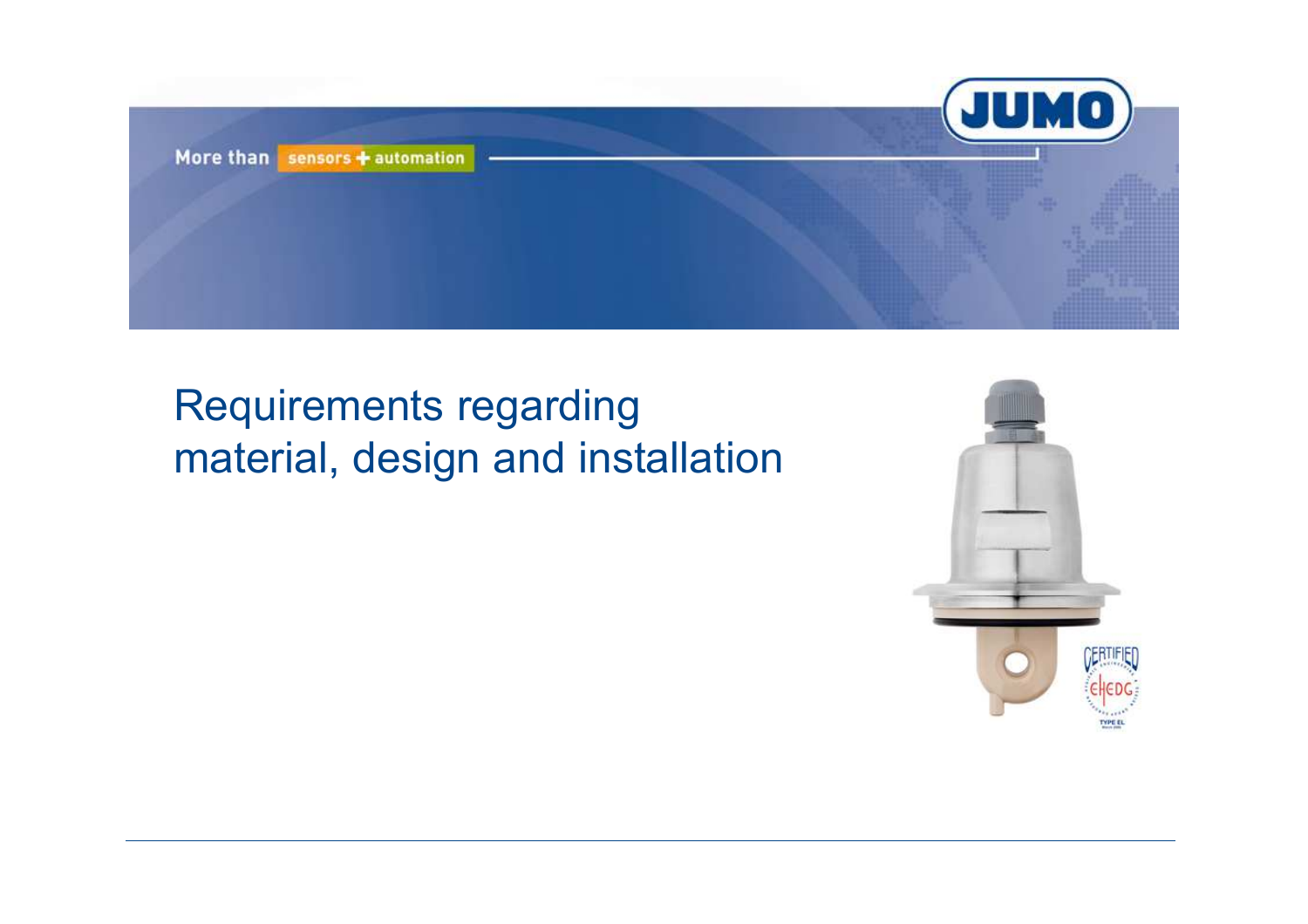#### Material requirements



- $\bullet$  Plastics and sealing materials suitable for the use in foods and drugs (FDA 21CFR177.2600)
- $\bullet$  Surface roughness in pipes and tanks Ra<0,8µm for the food industry
- •Stainless steel 316 L with 3.1 certificate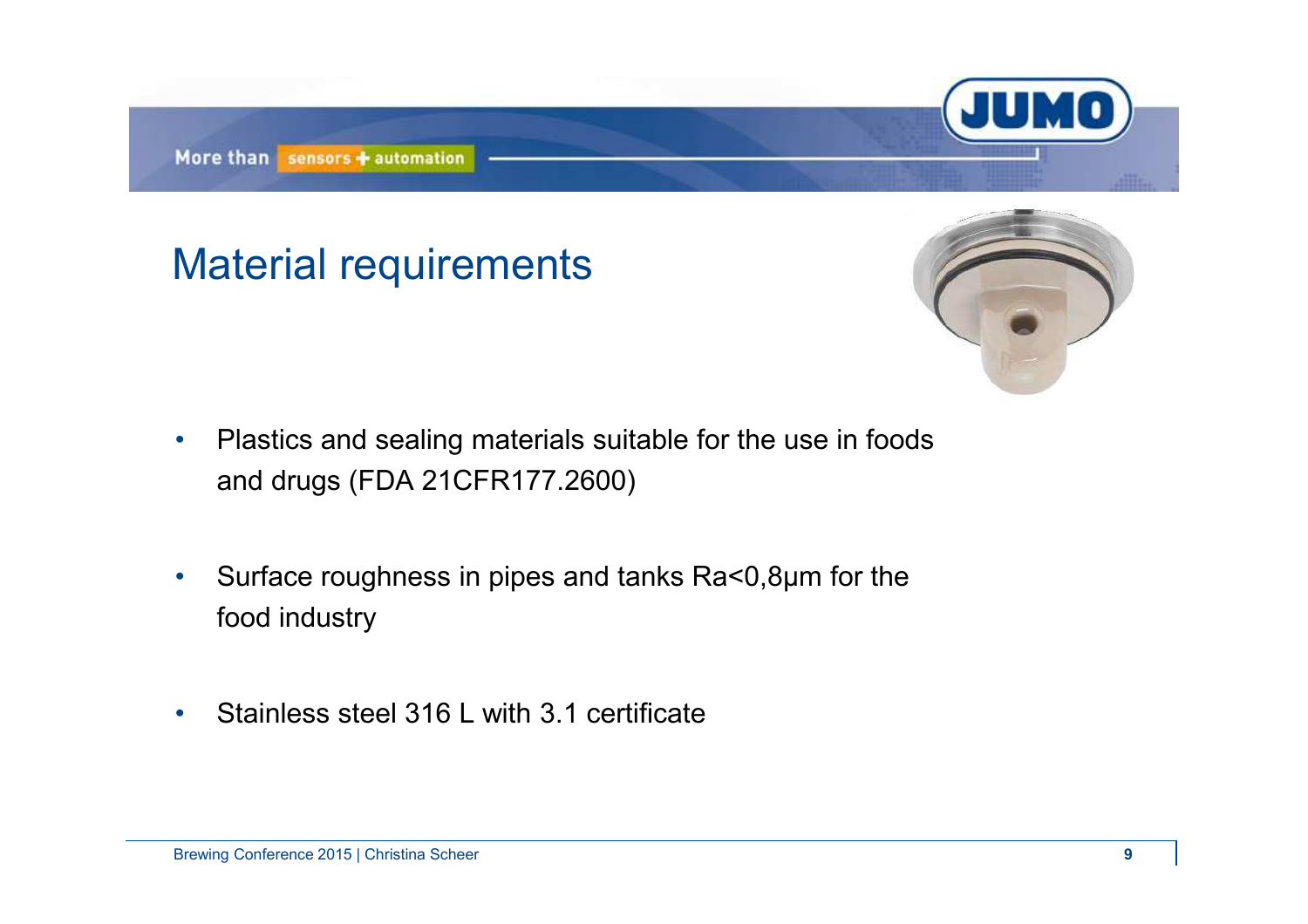## Design-requirements for sensors



- $\bullet$ Qualified materials
- $\bullet$ Avoiding slots, corners, holes, cavities and dead legs
- •Easy to clean
- •Use FDA approved seals
- $\bullet$ The surface should be electro polished
- •Sensors have to be calibrated (Calibration certificate is available)
- •Hygienic certified process connections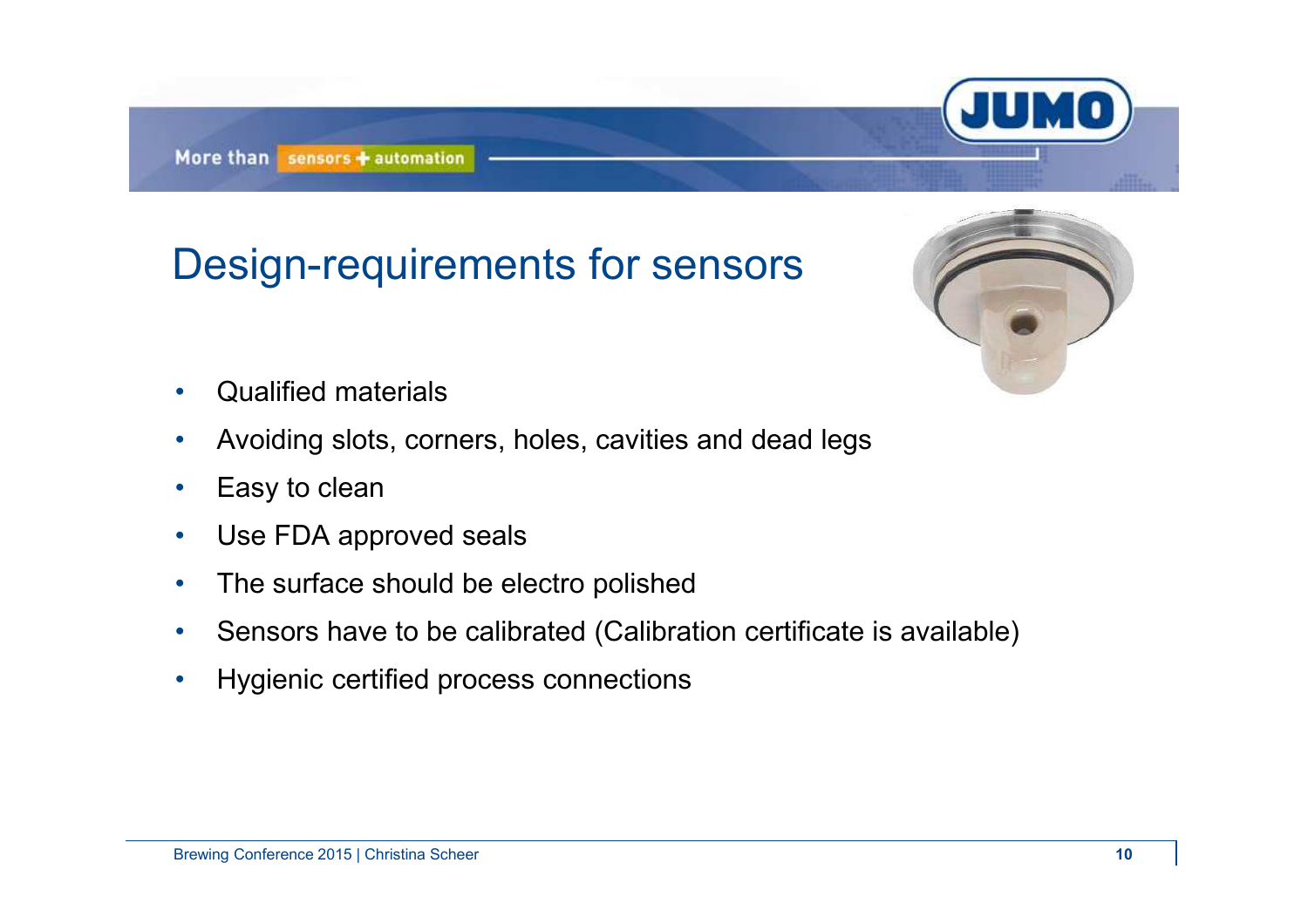

## Installation reqirements and recommendations

- $\bullet$ Example for a sealing
- •Picture 1: the sealing for a milk pipe connection =>dead space
- • Picture 2 and 3: Here the sealing fills the complete room from (no hygiene risk)

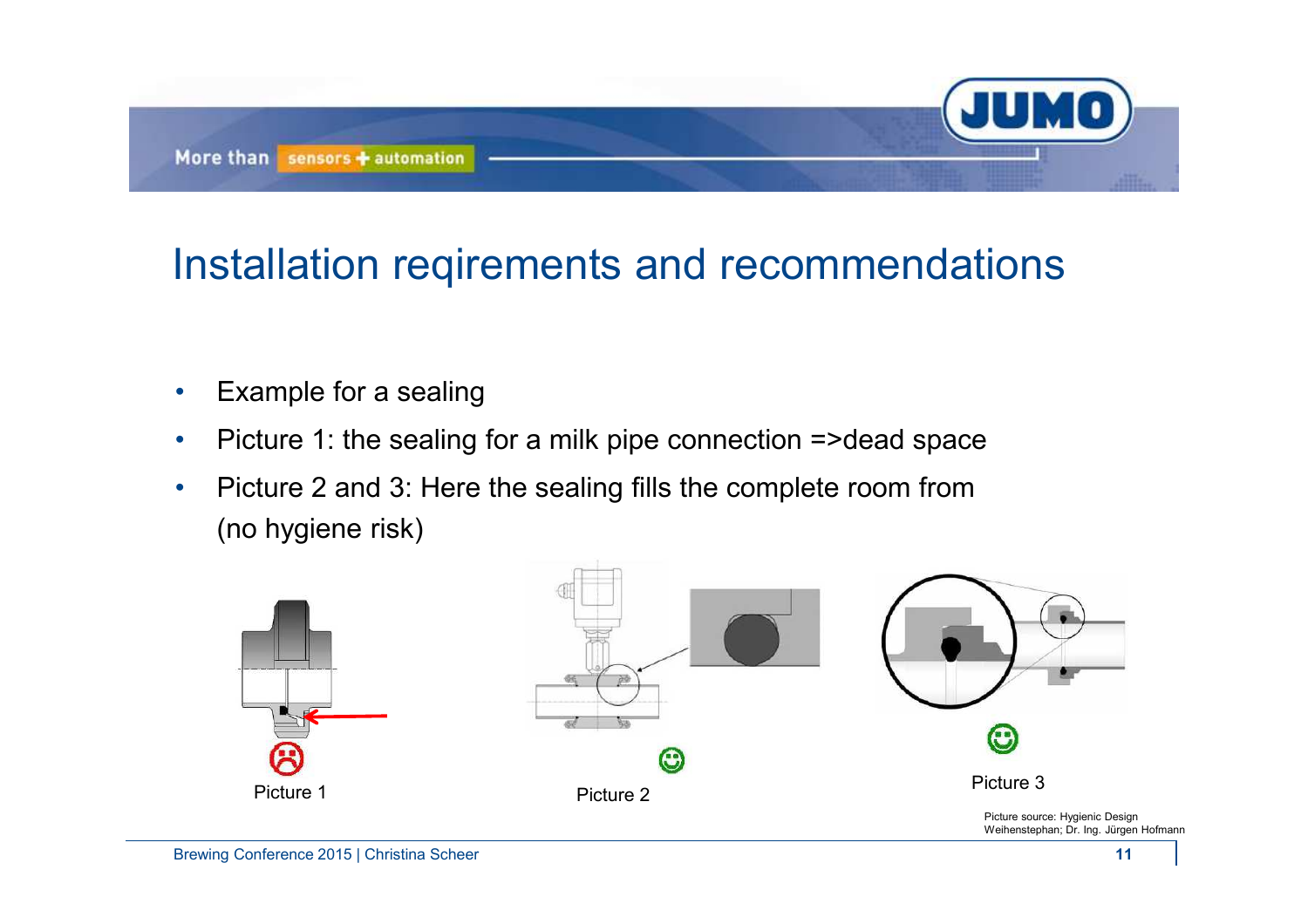

### Installation reqirements and recommendations

 $\bullet$ Example: Installation of a inductive conductivity sensor



Picture source: Hygienic Design Weihenstephan; Dr. Ing. Jürgen Hofmann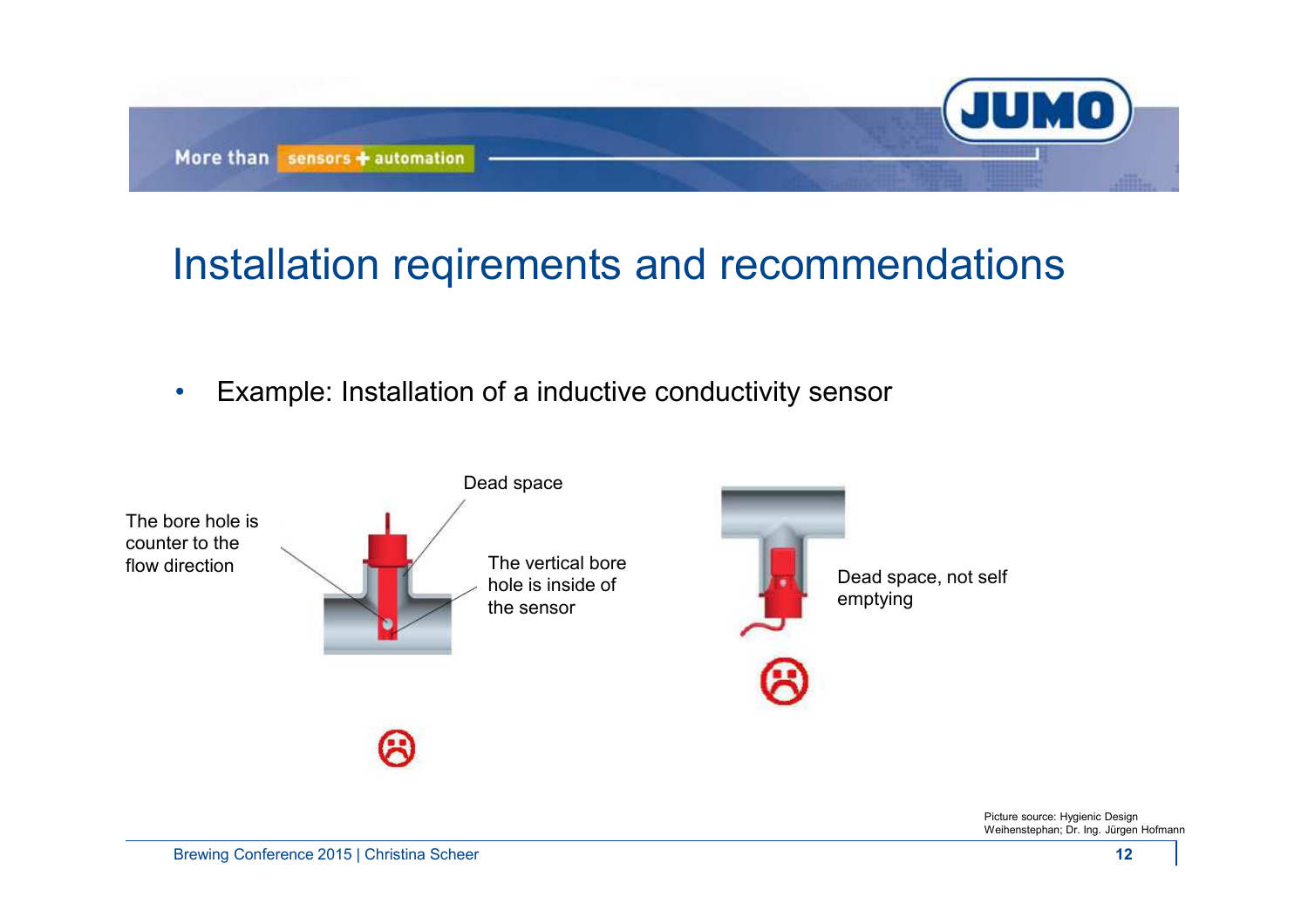

#### Installation reqirements and recommendations

•Example: Installation of a inductive conductivity sensor



Picture source: Hygienic Design Weihenstephan; Dr. Ing. Jürgen Hofmann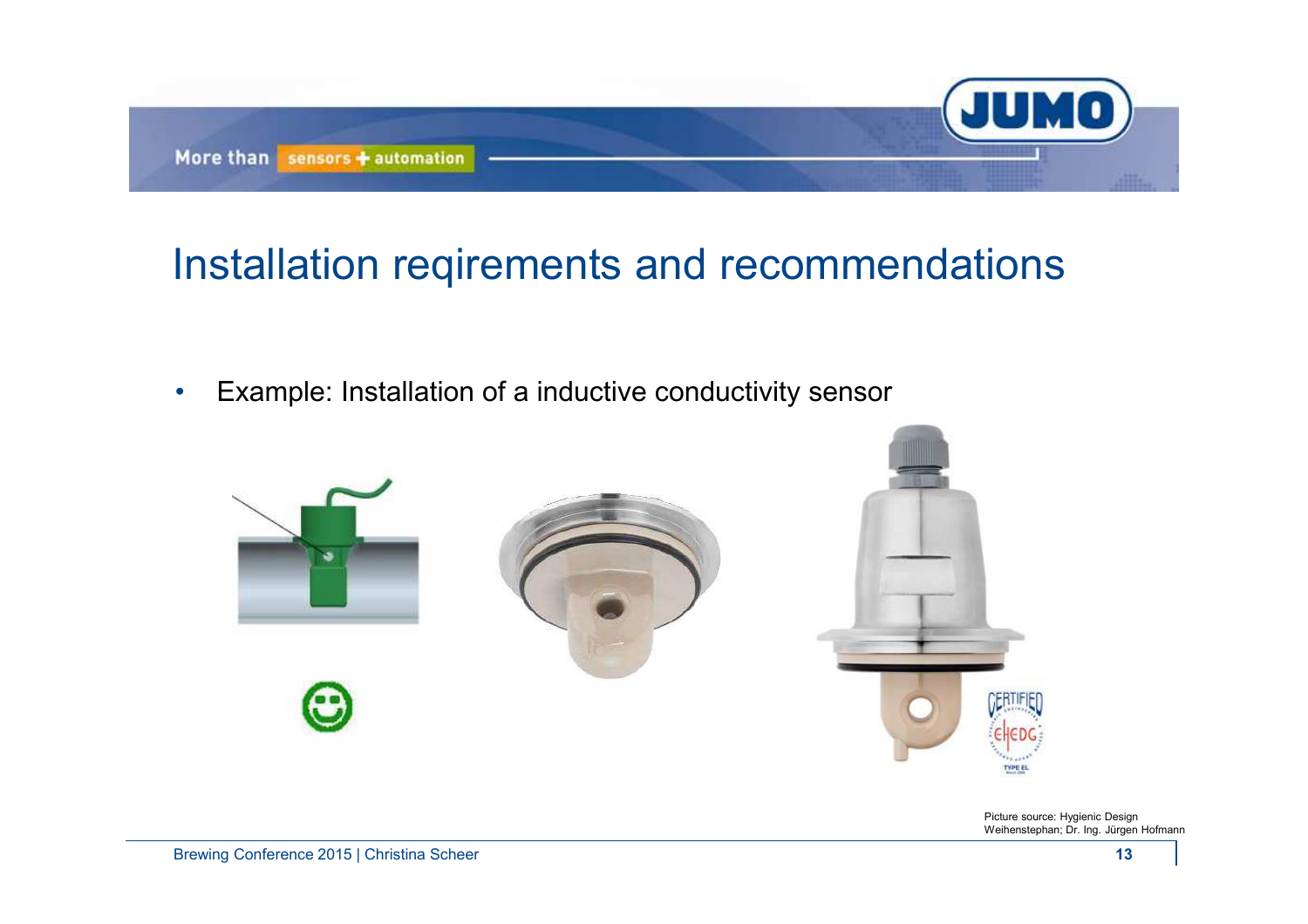

# Example: Stand-Alone Solution

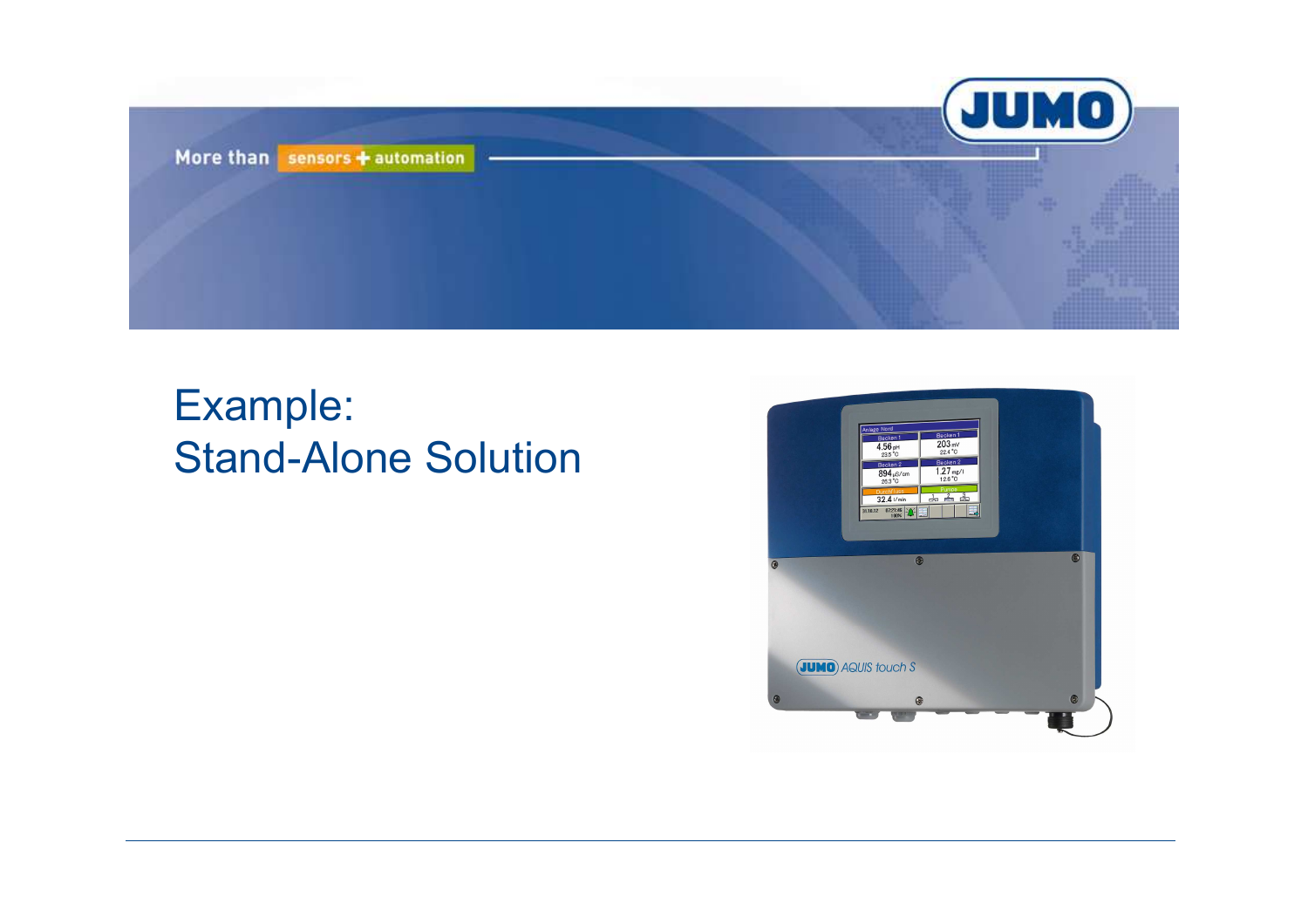# Stand-Alone Solution – Industry 4.0!

- •Small CIP-plants
- •Easier and faster to handle with the PLC
- $\bullet$  All measurands can be measured, controlled and registraded fwith this multichannel measuring device
- $\bullet$ Reliable process for all measurands with all datas
- •Calibration-, and washing timer with alarm funktion



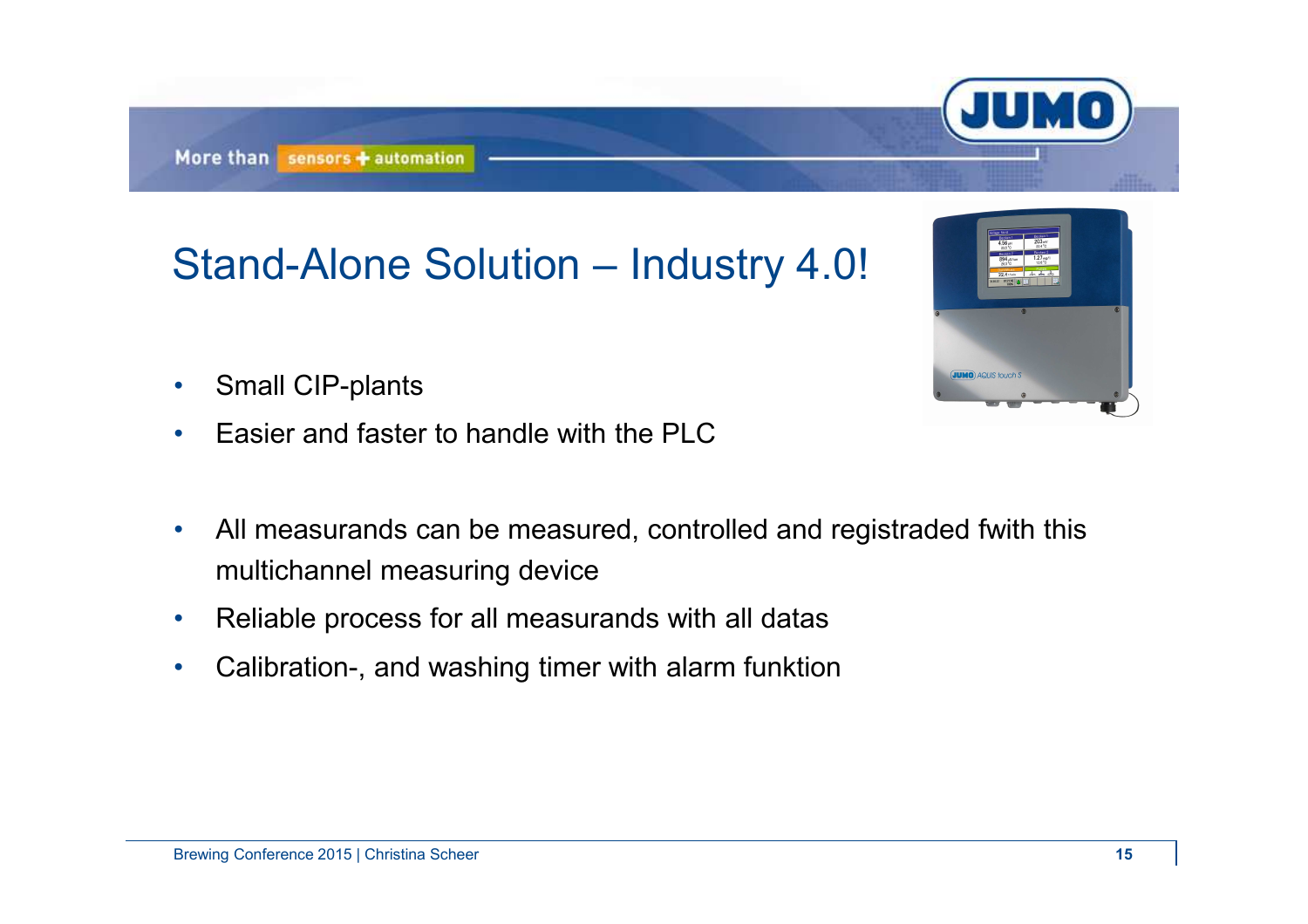JUMO More than sensors + automation

#### Stand-Alone Solution

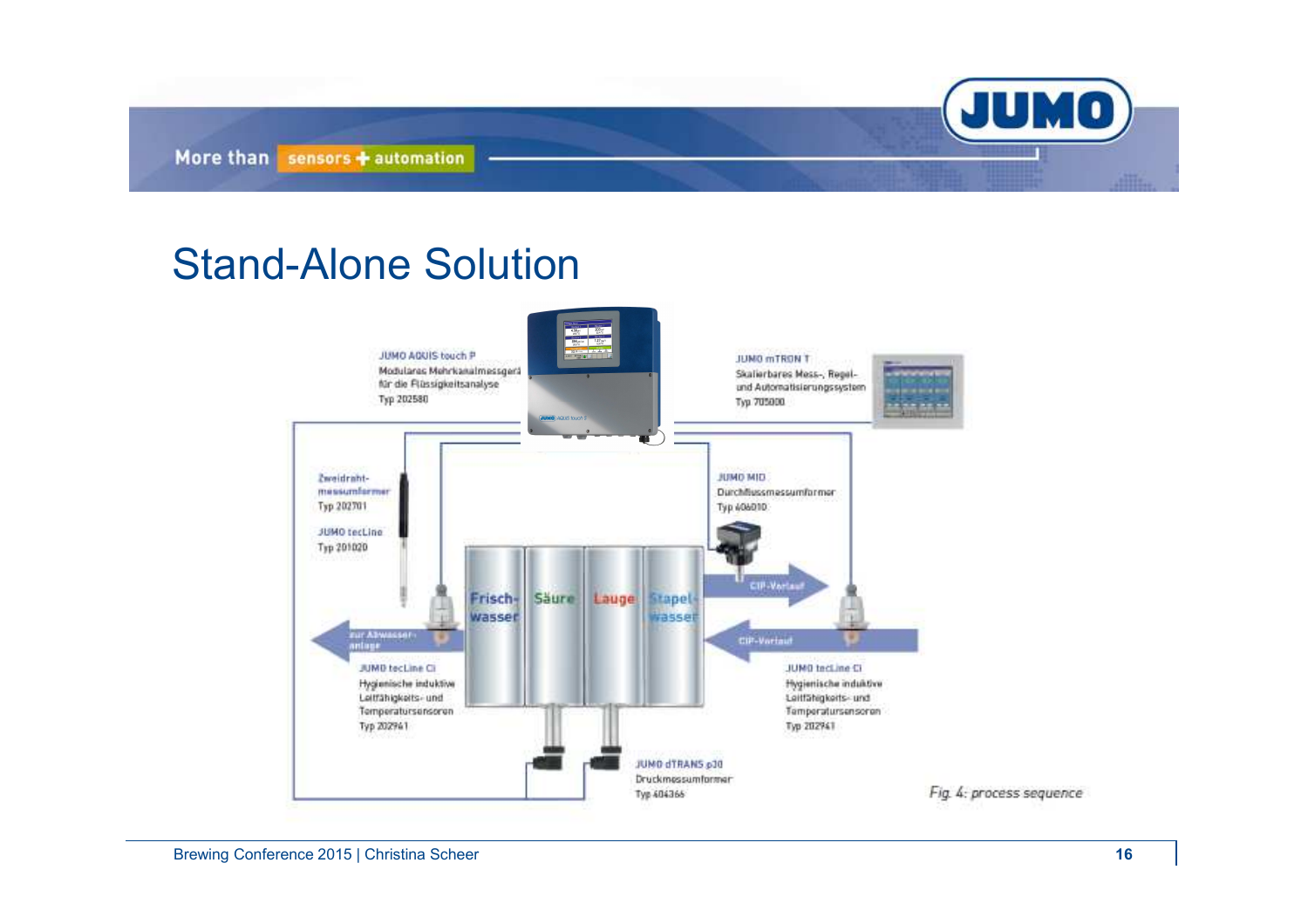## Benefits during the CIP-Cleaning

- •Large measuring range 100µS-2000mS
- $\bullet$ Reliable measurement also in polluted liquids
- $\bullet$ High process safety through hygienic design
- $\bullet$ Nearly free of maintenance costs
- $\bullet$ Save rources costs regarding of a fast and clean phase separation